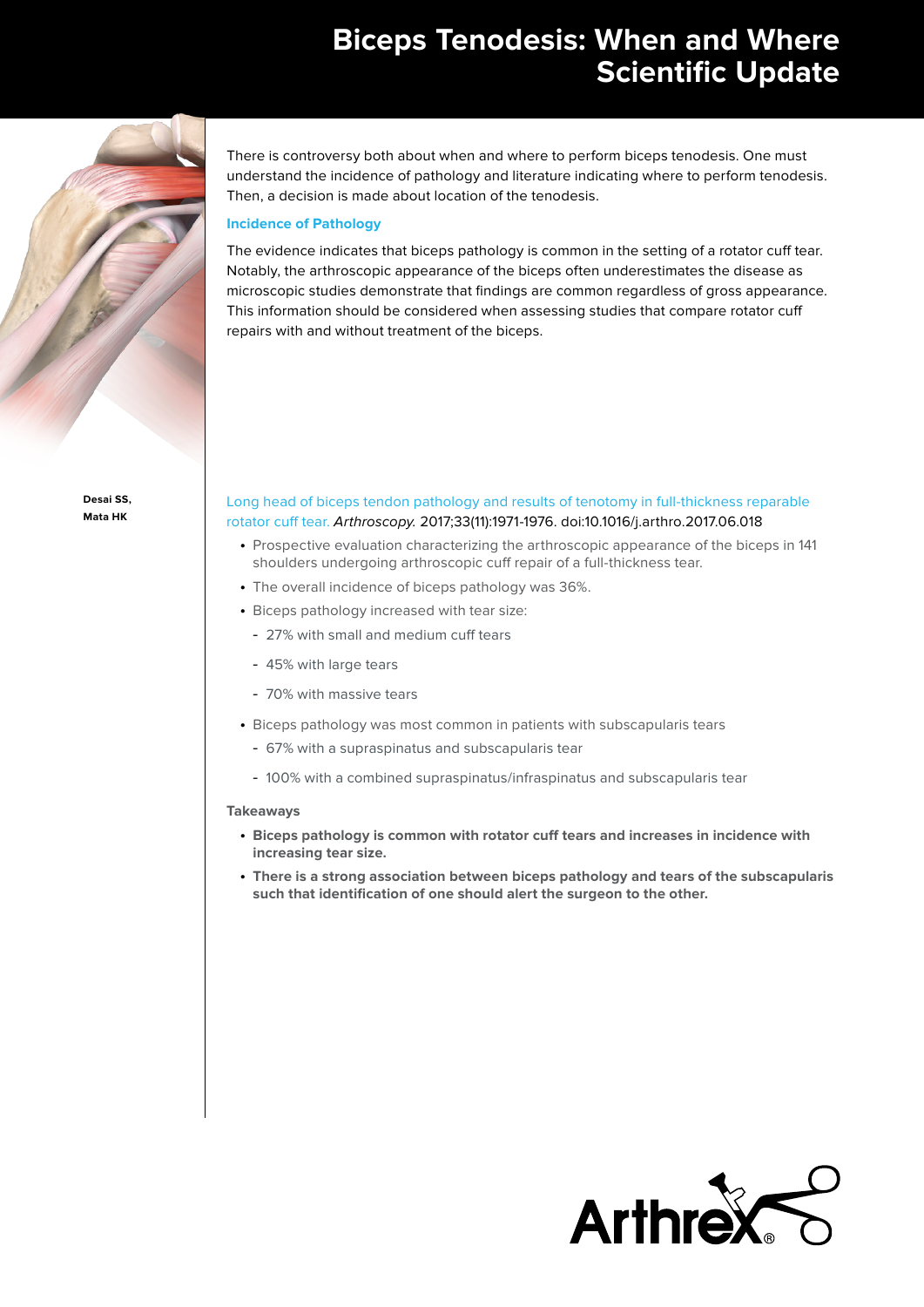**Walch G, Nové-Josserand L, Boileau P, Levigne C**

**Murthi AM, Vosburgh CL,** 

**Neviaser TJ** 

# [Subluxations and dislocations of the tendon of the long head of the biceps](https://pubmed.ncbi.nlm.nih.gov/9593086/). J Shoulder Elbow Surg. 1998;7(2):100-108. doi:10.1016/s1058-2746(98)90218-x

- Retrospective evaluation of 71 cases of biceps subluxation treated with open or arthroscopic surgery.
- In 24% of cases, the biceps subluxation or dislocation was not identified by preoperative CT arthrogram.
- In 97% (69 of 71) of cases, there was an associated subscapularis tear.
	- The remaining 2 had a supraspinatus tear.

## **Takeaways**

- **Biceps subluxation can be missed in a quarter of cases on advanced imaging such as CT arthrogram.**
- **The presence of biceps subluxation is always associated with a rotator cuff tear, particularly of the subscapularis tendon.**

# [The incidence of pathologic changes of the long head of the biceps tendon.](https://pubmed.ncbi.nlm.nih.gov/11075320/) J Shoulder Elbow Surg. 2000;9(5):382-385. doi:10.1067/mse.2000.108386

- Prospective evaluation of 200 consecutive patients undergoing shoulder arthroscopy.
	- A tissue sample was taken and underwent histological examination in all cases
	- In 80 cases, the biceps was felt to be torn or degenerated and was tenodesed
	- In 120 cases, the biceps was normal on inspection
- In the tenodesis or "grossly abnormal" group, all showed microscopic changes.
- In the "grossly normal" biceps group, 63% had microscopic evidence of chronic inflammation.
	- 89% of cases with a full-thickness rotator tear had microscopic evidence of disease
	- 84% of cases with a partial rotator cuff tear had evidence of disease

## **Takeaways**

- **Arthroscopic appearance underestimates microscopic inflammation of the biceps tendon.**
- **In the vast majority of rotator cuff tears, the biceps is inflamed despite normal arthroscopic appearance, with a rate of up to 89% for a full-thickness tear.**

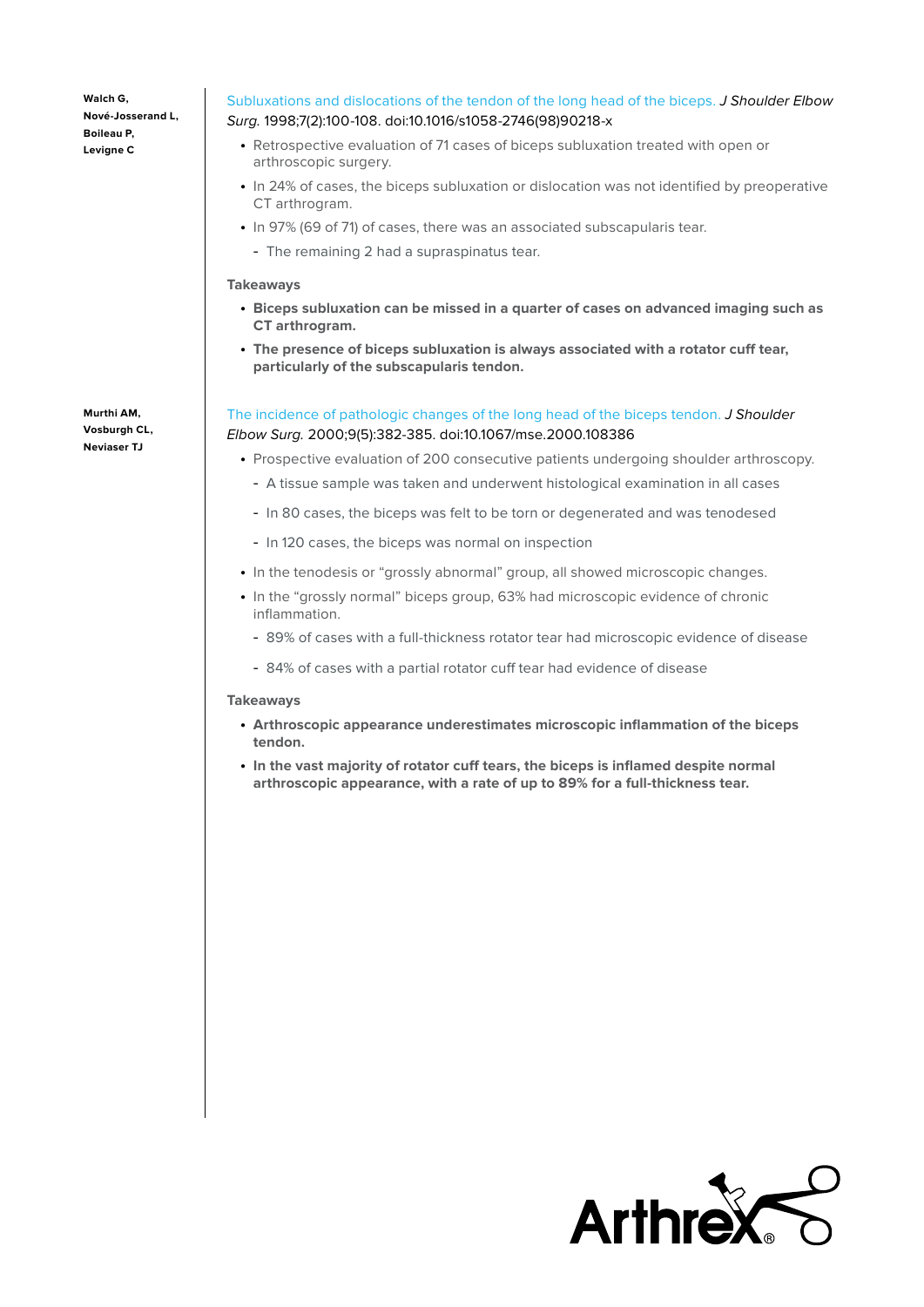## **When to Perform Tenodesis**

As seen above, there is a high incidence of biceps pathology, particularly in the setting of a rotator cuff tear. Literature regarding when to treat the biceps and leave the biceps is sparse with few comparative studies. Much is inferred from the fact pathology of the biceps is common based on histological evaluation and the biceps is often grossly affected on arthroscopic visualization. It is clear that the biceps is a common source of pain (as evidenced by improvement after treatment). Tenodesis leads to improvement in outcomes when the subscapularis requires repair. Biceps tenodesis may also improve short-term outcomes of a rotator cuff repair.

**Edwards TB, Walch G, Sirveaux F, Molé D, Nové-Josserand L, Boulahia A, Neyton L, Szabo I, Lindgren B**

**Boileau P, Baqué F, Valerio L, Ahrens P, Chuinard C, Trojani C**

# [Repair of tears of the subscapularis.](https://pubmed.ncbi.nlm.nih.gov/16510795/) J Bone Joint Surg Am. 2005;87(4):725-730. doi:10.2106/ JBJS.D.02051

- Retrospective evaluation of 84 shoulders that underwent subscapularis repair.
	- In 80 cases, the biceps was treated with tenodesis or tenotomy.
	- In 4 cases, the biceps was recentered and left.
- The patients treated with recentering had poorer outcomes.

#### **Takeaway**

• **Outcomes of subscapularis repair are improved when the biceps is also addressed with a tenodesis or a tenotomy.**

# [Isolated arthroscopic biceps tenotomy or tenodesis improves symptoms in patients with](https://pubmed.ncbi.nlm.nih.gov/17403796/)  [massive irreparable rotator cuff tears](https://pubmed.ncbi.nlm.nih.gov/17403796/). J Bone Joint Surg Am. 2007;89(4):747-757. doi:10.2106/ JBJS.E.01097

- Retrospective review of 68 patients who underwent biceps tenotomy or tenodesis for a massive irreparable rotator cuff tear.
	- Minimum 2-year follow-up
- 78% of the patients were satisfied with the treatment.
- The mean Constant score improved from 46 points preoperatively to 67 points postoperatively  $(P < .001)$ .

#### **Takeaway**

• **Given the treatment of the biceps alone leads to improvement in symptoms, the biceps is a significant source of pain in massive rotator cuff tears.**

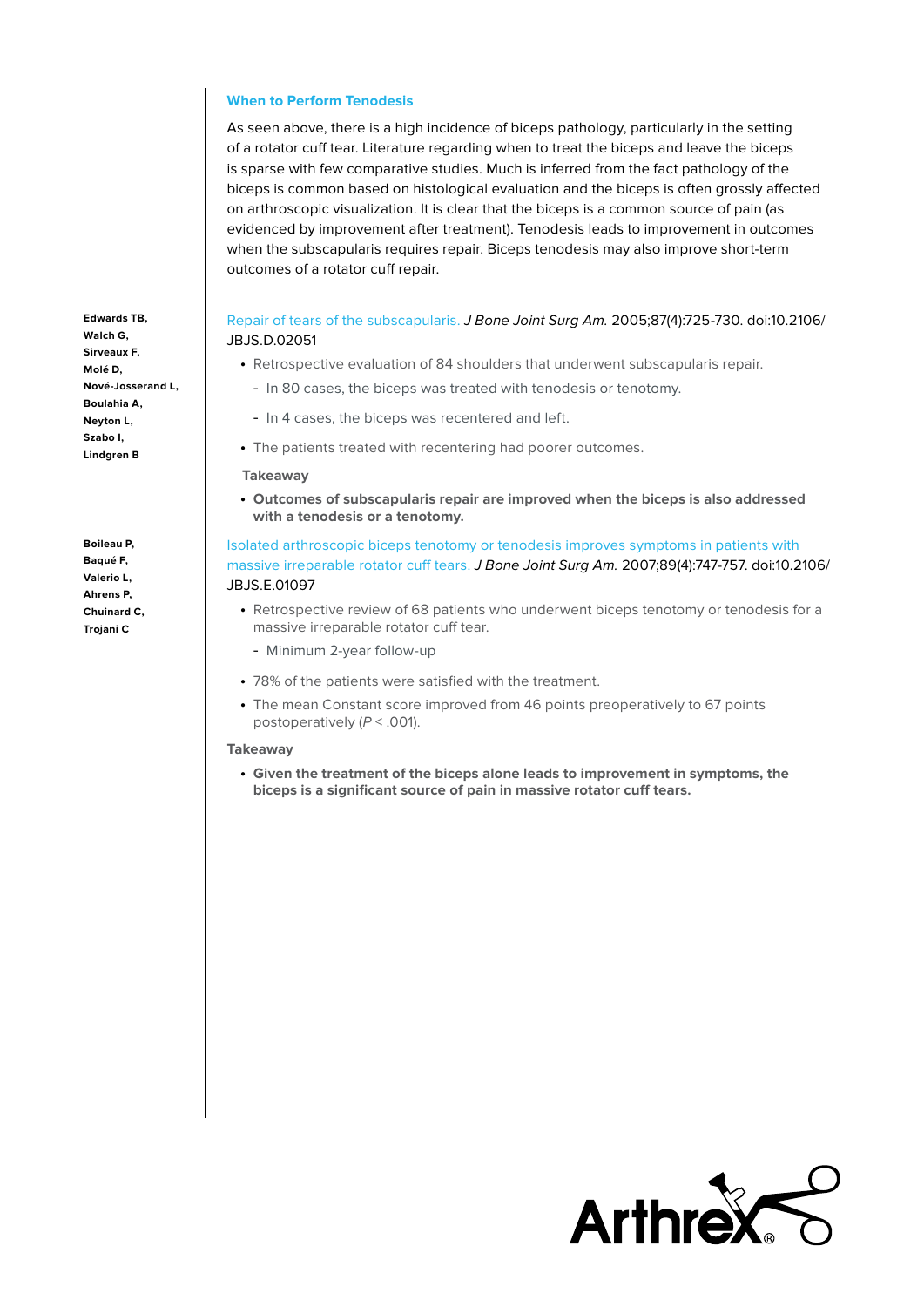**Godéneche A, Kempf JF, Nové-Josserand L, Michelet A, Saffarini M, Hannink G, Collin Pl**

# [Tenodesis renders better results than tenotomy in repairs of isolated supraspinatus](https://pubmed.ncbi.nlm.nih.gov/29784596/)  [tears with pathologic biceps.](https://pubmed.ncbi.nlm.nih.gov/29784596/) J Shoulder Elbow Surg. 2018;27(11):1939-1945. doi:10.1016/j. jse.2018.03.030

- Retrospective evaluation of 249 rotator cuff repairs 10 years following surgery.
	- 39% were open repairs; 61% were arthroscopic repairs.
	- In 120 cases, the biceps were observed to be normal.
		- □ 106 cases left intact
	- In 129 cases, the biceps were observed to be pathologic.
		- □ 120 cases treated with tenodesis or tenotomy
- There were no differences in postoperative Constant scores between those with a normal biceps who did not have treatment and those with a pathologic biceps that had treatment.
- Patients treated with a tenodesis had improved Constant scores compared to those who had a tenotomy  $(P = .025)$ .

### **Takeaways**

• **Long-term outcomes are not different in patients who have a concomitant biceps procedure in association with a rotator cuff tear.**

#### **Notes**

- **The results should be interpreted with the understanding that 39% were open repairs and therefore the presence of biceps pathology may have been underestimated.**
- **The results do not necessarily reflect short-term outcomes (see Watson et al).**

# [Comparison of outcomes 1 year after rotator cuff repair with and without concomitant biceps](https://pubmed.ncbi.nlm.nih.gov/28822640/)  [surgery](https://pubmed.ncbi.nlm.nih.gov/28822640/). Arthroscopy. 2017;33(11):1928-1936. doi:10.1016/j.arthro.2017.05.009

- Retrospective review of 80 patients 1 year following arthroscopic rotator cuff repair (ARCR).
	- In 35 cases, the biceps was left untreated
	- In 45 cases, the biceps was tenodesed or tenotomized
- Patients who had biceps treatment had lower ASES scores at baseline (49 compared to 59;  $P = .032$ ).
- Patients who had biceps treatment had greater improvement in postoperative scores.
	- ASES scores (43 with compared to 24 without;  $P = .002$ )
	- Pain (49 compared to 36;  $P = .020$ )

#### **Takeaway**

• **Addressing the biceps leads to improved early outcomes (1 year) in the setting of ARCR compared to leaving the biceps intact with ARCR.**



**Watson ST, Robbins CB, Bedi A, Carpenter JE, Gagnier JJ, Miller BS**